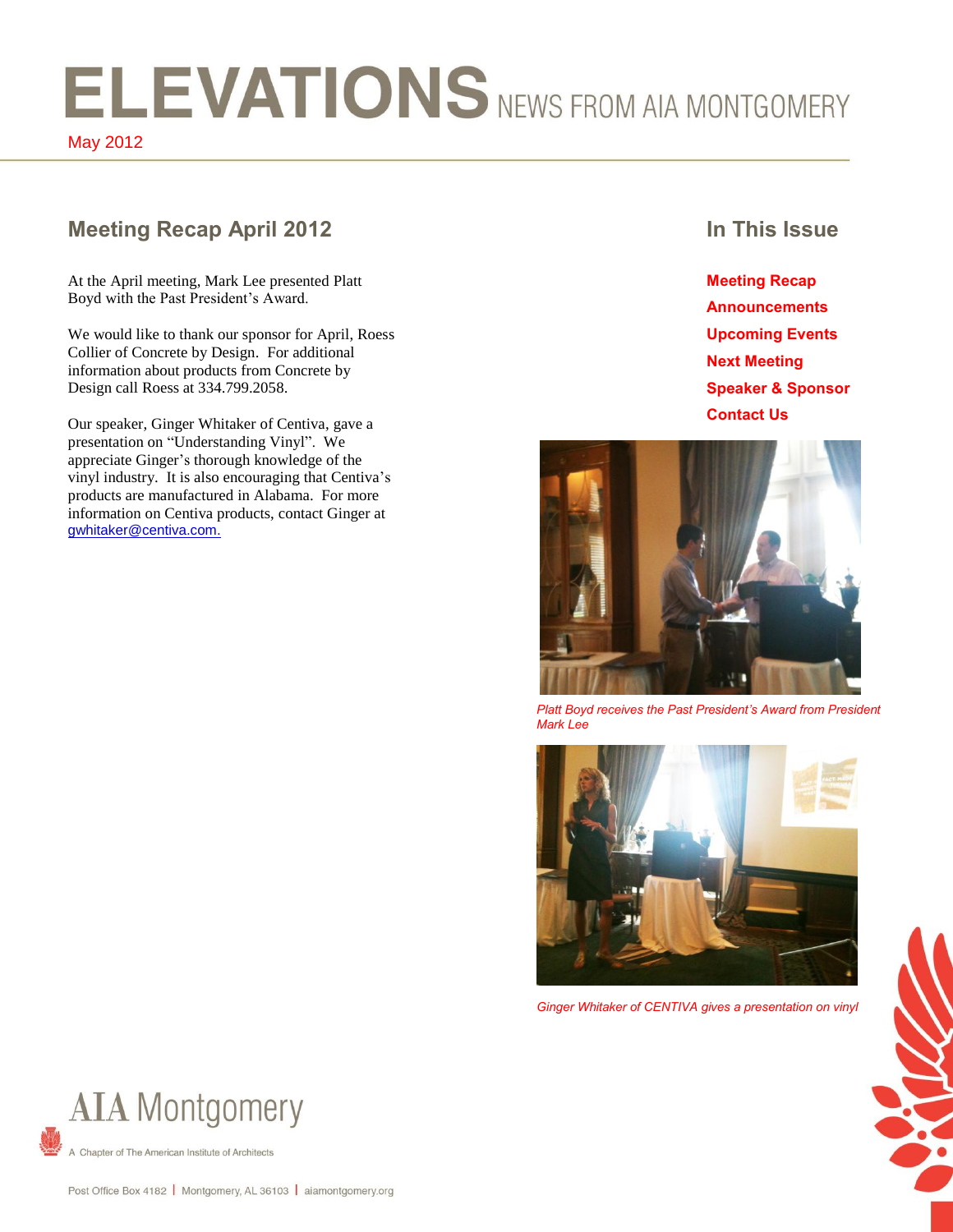## **Announcements**

#### **● ● ● ● ●**

**Congratulations to the 2012 Draw Montgomery Winners** The awards reception was on May  $10<sup>th</sup>$  at the Amory Learning Arts Center.

#### **High School, grades 10th – 12th**

1st: Holly Carr, Saint James, Jim Gunter, 12<sup>th</sup> Grade

2nd: Somin Im, Loveless Academic Magnet Program, Sally Chambliss,  $10<sup>th</sup>$  Grade

3rd: Kimmie Cain, Saint James, Jim Gunter, 10<sup>th</sup> Grade

HM: Hannah Ritter, Saint James, Jim Gunter, 11<sup>th</sup> Grade

HM: Anna Rassavong, Loveless Academic Magnet Program, Sally Chambliss, 11<sup>th</sup>

HM: Rosie Smith, Saint James, Jim Gunter, 12<sup>th</sup> Grade

HM: Hannah Roberts, Saint James, Jim Gunter, 12<sup>th</sup> Grade

HM: Taylor Duncan, Saint James, Jim Gunter, 12<sup>th</sup> Grade

HM: Chole Rickards, Loveless Academic Magnet Program, Sally Chambliss,  $10^{th}$ 

#### **Junior High School, grades 7th – 9 th**

1st: Tiiwon Siaway, Baldwin Art & Academics Magnet, Sara Woodard, 8<sup>th</sup> Grade

2nd: Preston Clark, Montgomery Academy, Amanda Townsend, 8<sup>th</sup> Grade

3rd: Francesca Romano, Baldwin Art & Academics Magnet, Sara Woodard, 8<sup>th</sup>

HM: Shayla Glover, Loveless Academic Magnet Program, Sally Chambliss, 9<sup>th</sup>

HM: Catherine Cobb, Baldwin Art & Academics Magnet, Sara Woodard, 7<sup>th</sup>

HM: Drew Womble, Baldwin Art & Academics Magnet, Sara Woodard, 8<sup>th</sup>

HM: Joel Ocana, Bellingrath Middle School, Dr. J.D. Bender, 7<sup>th</sup> Grade

HM: Emma Murray, Saint James, Mrs. Shoults, 7<sup>th</sup> Grade

HM: Ruby Bryan, Home Schooled, Mrs. Cindy Bryan, 7<sup>th</sup> Grade



*Draw Montgomery 2012 winning entries*



*1 st place junior high school winner Tiiwon Siaway of Baldwin Art and Academics Magnet with AIA Treasurer, Barrett Penney*



*1 st place high school winner Holly Carr of St. James* 



# **ELEVATIONS**